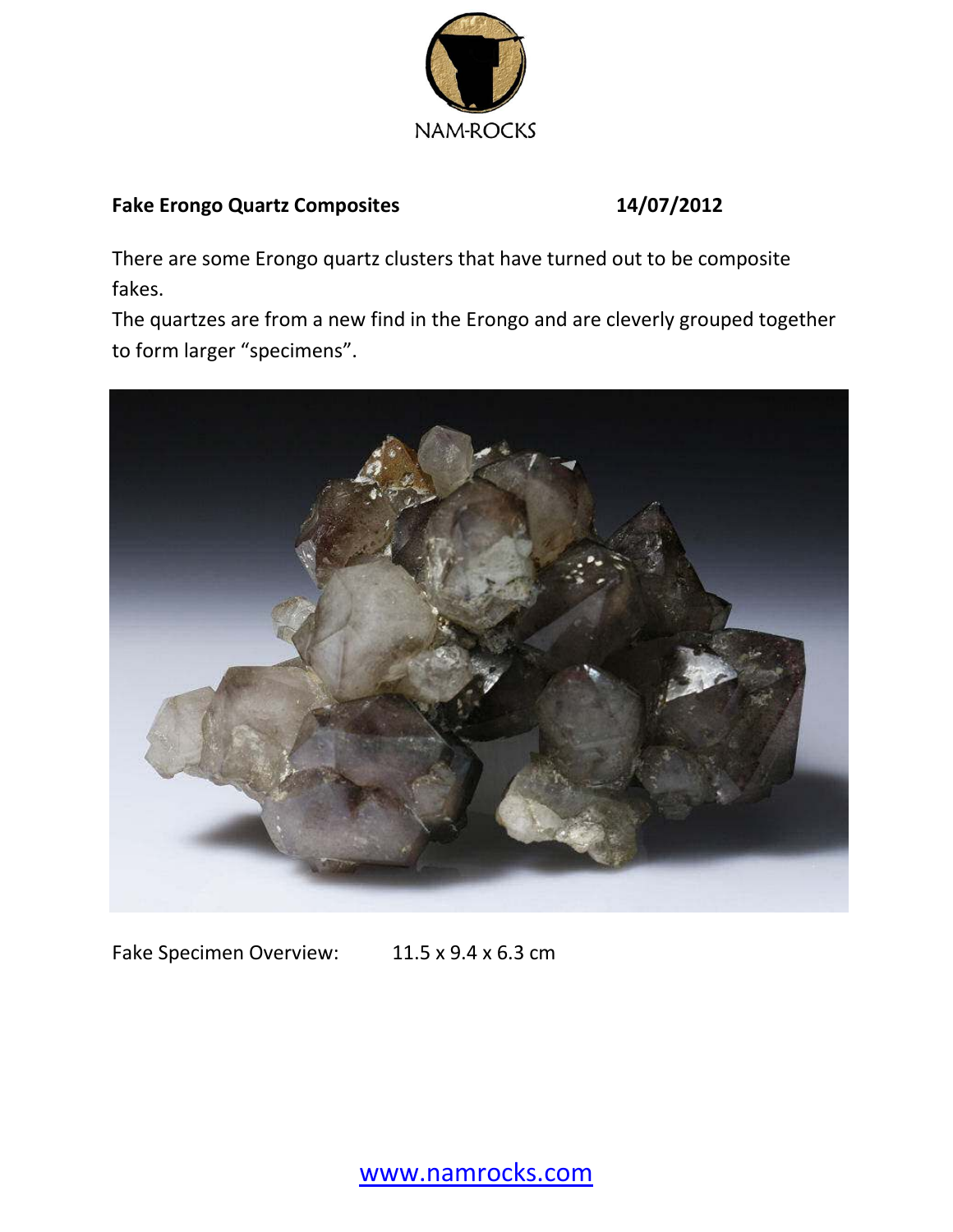

The fake that we have been able to study is composed of 15(!) individual quartz specimens that have been glued together – see lines indicated in red on the backside of the specimen where individual pieces have been glued together. The glue is mixed with powdered rock which was also found in the pocket making the identification of the fakes much more difficult – as can be seen a genuine specimen from the same pocket is not very different and collectors are urged to inspect all contact zones on the specimens very thoroughly.



Above is the backside of fake specimen – the red lines indicate the areas where the glue composition is attaching all the lose crystals. The below images are close-ups of the glue composition.



www.namrocks.com